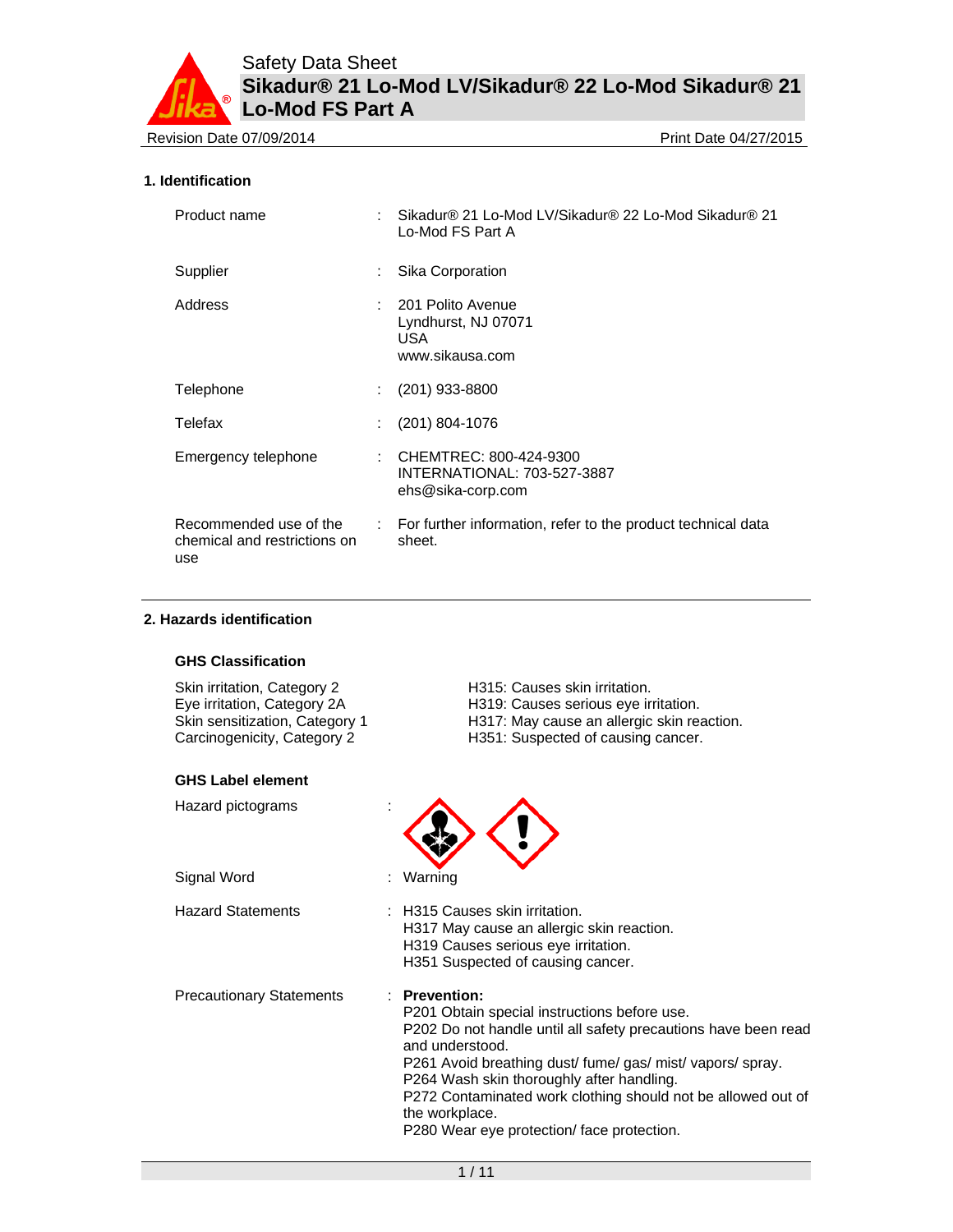

| Revision Date 07/09/2014 | Print Date 04/27/2015                                                                                                                                                                                                                                                                                                                                                                                                                                                                                                                                                                                                                                                                                                                                                 |
|--------------------------|-----------------------------------------------------------------------------------------------------------------------------------------------------------------------------------------------------------------------------------------------------------------------------------------------------------------------------------------------------------------------------------------------------------------------------------------------------------------------------------------------------------------------------------------------------------------------------------------------------------------------------------------------------------------------------------------------------------------------------------------------------------------------|
|                          | P280 Wear protective gloves.<br>P281 Use personal protective equipment as required.<br>Response:<br>P302 + P352 IF ON SKIN: Wash with plenty of soap and water.<br>P305 + P351 + P338 IF IN EYES: Rinse cautiously with water<br>for several minutes. Remove contact lenses, if present and<br>easy to do. Continue rinsing.<br>P308 + P313 IF exposed or concerned: Get medical advice/<br>attention.<br>P333 + P313 If skin irritation or rash occurs: Get medical<br>advice/attention.<br>P337 + P313 If eye irritation persists: Get medical advice/<br>attention.<br>P362 Take off contaminated clothing and wash before reuse.<br>Storage:<br>P405 Store locked up.<br>Disposal:<br>P501 Dispose of contents/ container to an approved waste<br>disposal plant. |
| Warning                  | Reports have associated repeated and prolonged exposure to<br>some of the chemicals in this product with permanent<br>brain, liver, kidney and nervous system damage. Intentional<br>misuse by deliberate concentration and inhalation of vapors<br>may be harmful or fatal.                                                                                                                                                                                                                                                                                                                                                                                                                                                                                          |

See Section 11 for more detailed information on health effects and symptoms.

# **3. Composition/information on ingredients**

### **Hazardous ingredients**

| <b>Chemical Name</b>                     | CAS-No.       | Concentration (%)         |
|------------------------------------------|---------------|---------------------------|
| bisphenol-A-(epichlorhydrin) epoxy resin | 25068-38-6    | $\vert$ >= 50 - <= 100 %  |
| solvent naphtha (petroleum), heavy arom. | 64742-94-5    | $\vert$ >= 2 - < 5 %      |
| Naphthalene, pure                        | $91 - 20 - 3$ | $\rightarrow$ = 0 - < 1 % |

There are no additional ingredients present which, within the current knowledge of the supplier and in the concentrations applicable, are classified as hazardous to health or the environment and hence require reporting in this section.

# **4. First aid measures**

| If inhaled              | Move to fresh air.<br>Consult a physician after significant exposure.                                                                        |
|-------------------------|----------------------------------------------------------------------------------------------------------------------------------------------|
| In case of skin contact | : Take off contaminated clothing and shoes immediately.<br>Wash off with soap and plenty of water.<br>If symptoms persist, call a physician. |
| In case of eye contact  | Immediately flush eye(s) with plenty of water.<br>÷.<br>Remove contact lenses.                                                               |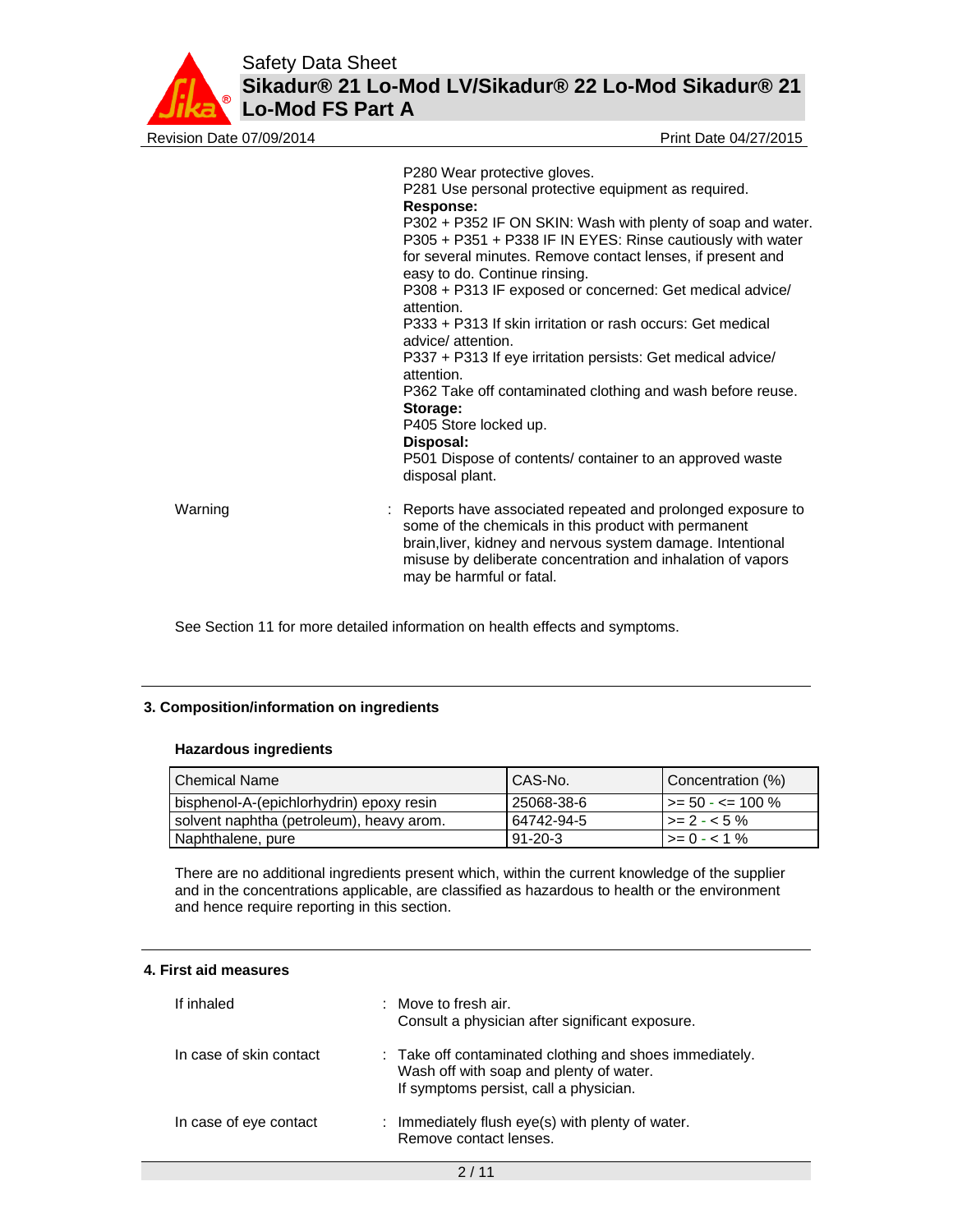Safety Data Sheet



**Sikadur® 21 Lo-Mod LV/Sikadur® 22 Lo-Mod Sikadur® 21 Lo-Mod FS Part A**

| Revision Date 07/09/2014                                          | Print Date 04/27/2015                                                                                                                                                                                                                                |
|-------------------------------------------------------------------|------------------------------------------------------------------------------------------------------------------------------------------------------------------------------------------------------------------------------------------------------|
|                                                                   | Keep eye wide open while rinsing.<br>If eye irritation persists, consult a specialist.                                                                                                                                                               |
| If swallowed                                                      | : Clean mouth with water and drink afterwards plenty of water.<br>Induce vomiting immediately and call a physician.<br>Do NOT induce vomiting.<br>Do not give milk or alcoholic beverages.<br>Never give anything by mouth to an unconscious person. |
| Most important symptoms<br>and effects, both acute and<br>delayed | $:$ irritant effects<br>sensitizing effects                                                                                                                                                                                                          |
|                                                                   | Allergic reactions<br>Excessive lachrymation<br>Erythema<br><b>Dermatitis</b><br>See Section 11 for more detailed information on health effects<br>and symptoms.                                                                                     |
| Protection of first-aiders                                        | : Move out of dangerous area.<br>Consult a physician.<br>Show this material safety data sheet to the doctor in<br>attendance.                                                                                                                        |
| Notes to physician                                                | : Treat symptomatically.                                                                                                                                                                                                                             |

# **5. Fire-fighting measures**

| Suitable extinguishing media                      | : Use extinguishing measures that are appropriate to local<br>circumstances and the surrounding environment.                                                                                                                    |
|---------------------------------------------------|---------------------------------------------------------------------------------------------------------------------------------------------------------------------------------------------------------------------------------|
| Specific extinguishing<br>methods                 | : Collect contaminated fire extinguishing water separately. This<br>must not be discharged into drains.<br>Fire residues and contaminated fire extinguishing water must<br>be disposed of in accordance with local regulations. |
| Special protective equipment<br>for fire-fighters | : In the event of fire, wear self-contained breathing apparatus.                                                                                                                                                                |

# **6. Accidental release measures**

| Personal precautions,<br>protective equipment and<br>emergency procedures | : Use personal protective equipment.<br>Deny access to unprotected persons.                                                                                                                                                                     |  |
|---------------------------------------------------------------------------|-------------------------------------------------------------------------------------------------------------------------------------------------------------------------------------------------------------------------------------------------|--|
| Environmental precautions                                                 | : Do not flush into surface water or sanitary sewer system.<br>If the product contaminates rivers and lakes or drains inform<br>respective authorities.<br>Local authorities should be advised if significant spillages<br>cannot be contained. |  |
| Methods and materials for<br>containment and cleaning up                  | : Soak up with inert absorbent material (e.g. sand, silica gel,<br>acid binder, universal binder, sawdust).<br>Keep in suitable, closed containers for disposal.                                                                                |  |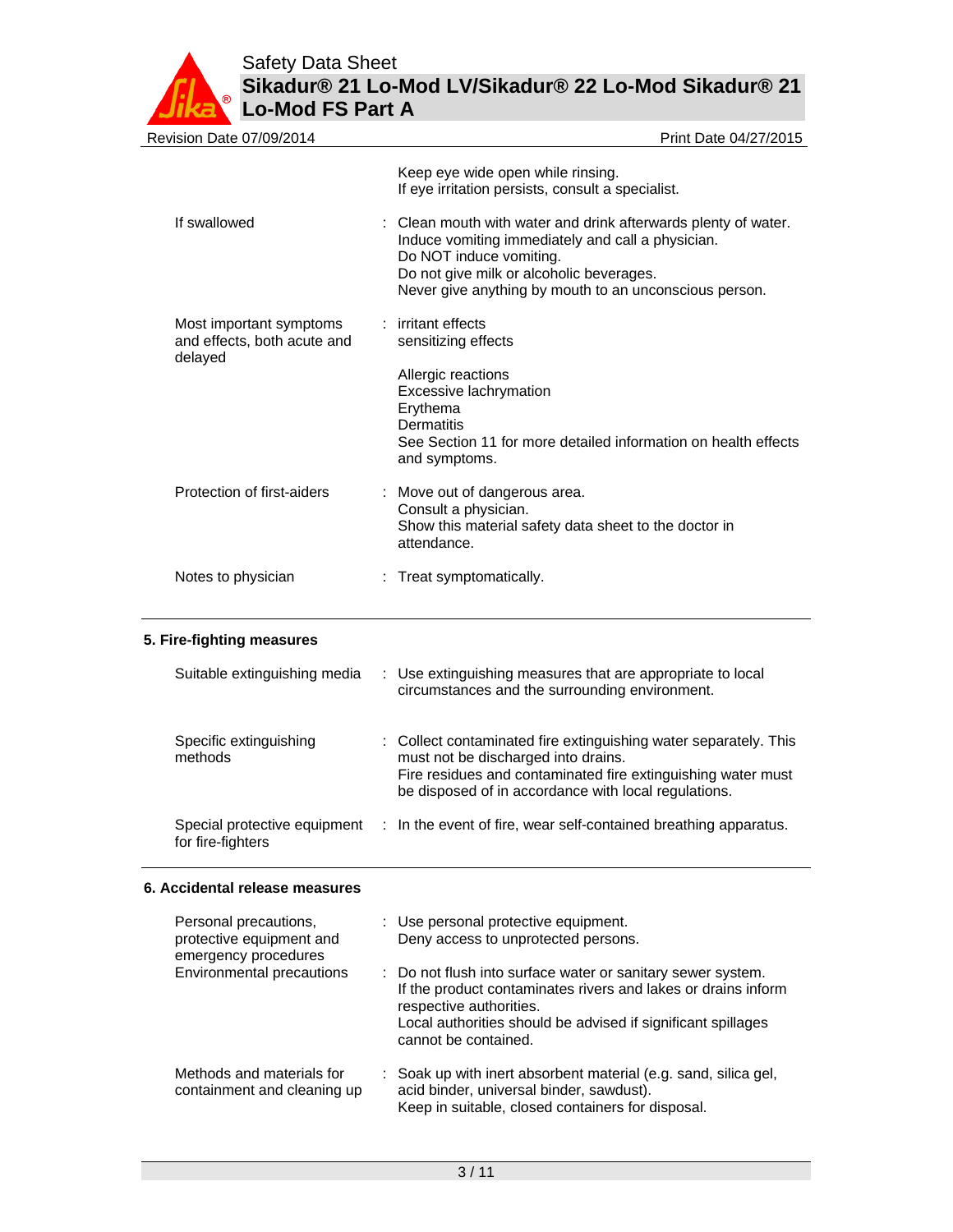

Revision Date 07/09/2014 **Print Date 04/27/2015** 

# **7. Handling and storage**

| Advice on safe handling     | : Do not breathe vapors or spray mist.<br>Avoid exceeding the given occupational exposure limits (see<br>section 8).<br>Do not get in eyes, on skin, or on clothing.<br>For personal protection see section 8.<br>Persons with a history of skin sensitization problems or<br>asthma, allergies, chronic or recurrent respiratory disease<br>should not be employed in any process in which this mixture is<br>being used.<br>Smoking, eating and drinking should be prohibited in the<br>application area.<br>Follow standard hygiene measures when handling chemical<br>products. |
|-----------------------------|-------------------------------------------------------------------------------------------------------------------------------------------------------------------------------------------------------------------------------------------------------------------------------------------------------------------------------------------------------------------------------------------------------------------------------------------------------------------------------------------------------------------------------------------------------------------------------------|
| Conditions for safe storage | : Store in original container.<br>Keep container tightly closed in a dry and well-ventilated<br>place.<br>Containers which are opened must be carefully resealed and<br>kept upright to prevent leakage.<br>Observe label precautions.<br>Store in accordance with local regulations.                                                                                                                                                                                                                                                                                               |
| Materials to avoid          | : no data available                                                                                                                                                                                                                                                                                                                                                                                                                                                                                                                                                                 |

# **8. Exposure controls/personal protection**

| <b>Component</b>  | CAS-No.       | Basis **     | Value       | <b>Exposure limit(s)*/</b><br>Form of exposure |
|-------------------|---------------|--------------|-------------|------------------------------------------------|
| Naphthalene, pure | $91 - 20 - 3$ | <b>ACGIH</b> | <b>TWA</b>  | 10 ppm                                         |
|                   |               | <b>ACGIH</b> | <b>STEL</b> | 15 ppm                                         |
|                   |               | OSHA Z-1     | TWA         | 10 ppm<br>50 mg/m3                             |
|                   |               | OSHA P0      | <b>TWA</b>  | 10 ppm<br>50 mg/m3                             |
|                   |               | OSHA P0      | <b>STEL</b> | 15 ppm<br>75 mg/m3                             |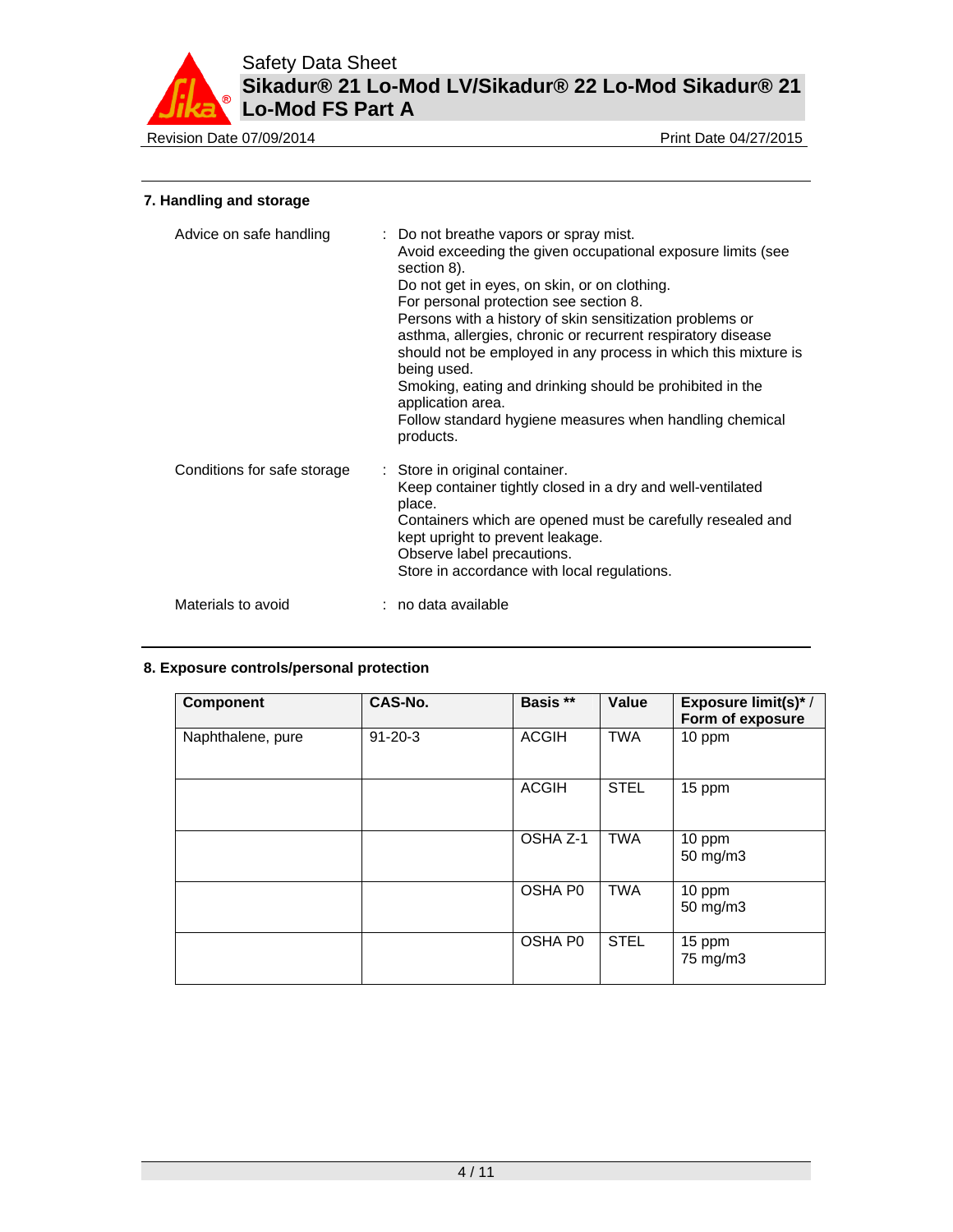

Revision Date 07/09/2014 **Print Date 04/27/2015** Print Date 04/27/2015

\*The above mentioned values are in accordance with the legislation in effect at the date of the release of this safety data sheet.

# \*\***Basis**

ACGIH. Threshold Limit Values (TLV) OSHA P0. Table Z-1, Limit for Air Contaminat (1989 Vacated Values) OSHA P1. Permissible Exposure Limits (PEL), Table Z-1, Limit for Air Contaminant OSHA P2. Permissible Exposure Limits (PEL), Table Z-2 OSHA Z3. Table Z-3, Mineral Dust

| <b>Engineering measures</b> | : Use of adequate ventilation should be sufficient to control<br>worker exposure to airborne contaminants. If the use of this<br>product generates dust, fumes, gas, vapor or mist, use<br>process enclosures, local exhaust ventilation or other<br>engineering controls to keep worker exposure below any<br>recommended or statutory limits. |
|-----------------------------|-------------------------------------------------------------------------------------------------------------------------------------------------------------------------------------------------------------------------------------------------------------------------------------------------------------------------------------------------|
|                             |                                                                                                                                                                                                                                                                                                                                                 |

# **Personal protective equipment**

| Respiratory protection   | : Use a properly fitted NIOSH approved air-purifying or air-fed<br>respirator complying with an approved standard if a risk<br>assessment indicates this is necessary.                                                                                                             |
|--------------------------|------------------------------------------------------------------------------------------------------------------------------------------------------------------------------------------------------------------------------------------------------------------------------------|
|                          | The filter class for the respirator must be suitable for the<br>maximum expected contaminant concentration<br>(gas/vapor/aerosol/particulates) that may arise when handling<br>the product. If this concentration is exceeded, self-contained<br>breathing apparatus must be used. |
| Hand protection          |                                                                                                                                                                                                                                                                                    |
| Remarks                  | Chemical-resistant, impervious gloves complying with an<br>approved standard should be worn at all times when handling<br>chemical products if a risk assessment indicates this is<br>necessary.                                                                                   |
| Eye protection           | : Safety eyewear complying with an approved standard should<br>be used when a risk assessment indicates this is necessary.                                                                                                                                                         |
| Skin and body protection | : Choose body protection in relation to its type, to the<br>concentration and amount of dangerous substances, and to<br>the specific work-place.                                                                                                                                   |
| Hygiene measures         | : Avoid contact with skin, eyes and clothing.<br>Wash hands before breaks and immediately after handling the<br>product.<br>Remove contaminated clothing and protective equipment<br>before entering eating areas.<br>Wash thoroughly after handling.                              |

# **9. Physical and chemical properties**

- Appearance : liquid
	-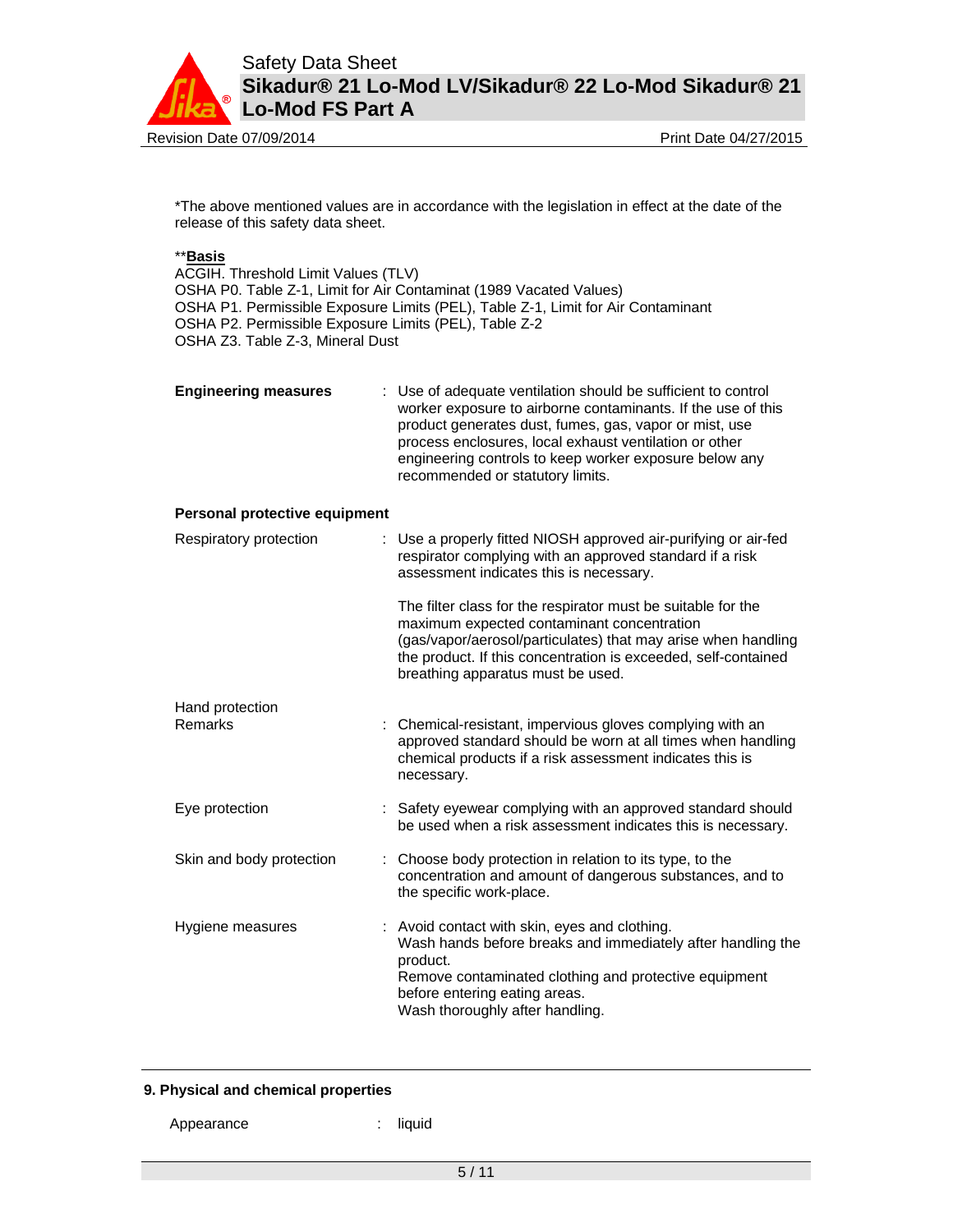| Revision Date 07/09/2014                    |                |                                                | Print Date 04/27/2015 |
|---------------------------------------------|----------------|------------------------------------------------|-----------------------|
| Color                                       | ÷              | clear<br>straw-like                            |                       |
| Odor                                        |                | aromatic                                       |                       |
| Odor Threshold                              |                | no data available                              |                       |
| Flash point                                 | $\ddot{\cdot}$ | $> 212$ °F ( $> 100$ °C)                       |                       |
| Ignition temperature                        | ÷              | not applicable                                 |                       |
| Decomposition temperature                   | ÷              | no data available                              |                       |
| Lower explosion limit (Vol%)                | $\mathcal{L}$  | no data available                              |                       |
| Upper explosion limit (Vol%)                | $\sim$         | no data available                              |                       |
| Flammability (solid, gas)                   | ÷              | no data available                              |                       |
| Oxidizing properties                        | ÷              | no data available                              |                       |
| Autoignition temperature                    | ÷              | no data available                              |                       |
| pH                                          |                | no data available                              |                       |
| Melting point/range /<br>Freezing point     | ÷              | no data available                              |                       |
| Boiling point/boiling range                 | ÷              | no data available                              |                       |
| Vapor pressure                              | ÷              | no data available                              |                       |
| Density                                     | ÷              | 1.1 $g/cm3$<br>at 68 °F (20 °C)                |                       |
| Water solubility                            |                | Note: insoluble                                |                       |
| Partition coefficient: n-<br>octanol/water  | ÷              | no data available                              |                       |
| Viscosity, dynamic                          | ÷              | no data available                              |                       |
| Viscosity, kinematic                        |                | $> 20.5$ mm2/s<br>at 104 °F (40 °C)            |                       |
| Relative vapor density                      | ÷              | no data available                              |                       |
| Evaporation rate                            |                | no data available                              |                       |
| <b>Burning rate</b>                         | ÷              | no data available                              |                       |
| Volatile organic compounds<br>(VOC) content | ÷              | 14 g/l (Part A + Sikadur® 22 Lo-Mod FS Part B) |                       |
|                                             | ÷              | 75 g/l (Part A + Sikadur® 21 Lo-Mod LV Part B) |                       |
|                                             |                | 56 g/l (Part A + Sikadur® 22 Lo-Mod Part B)    |                       |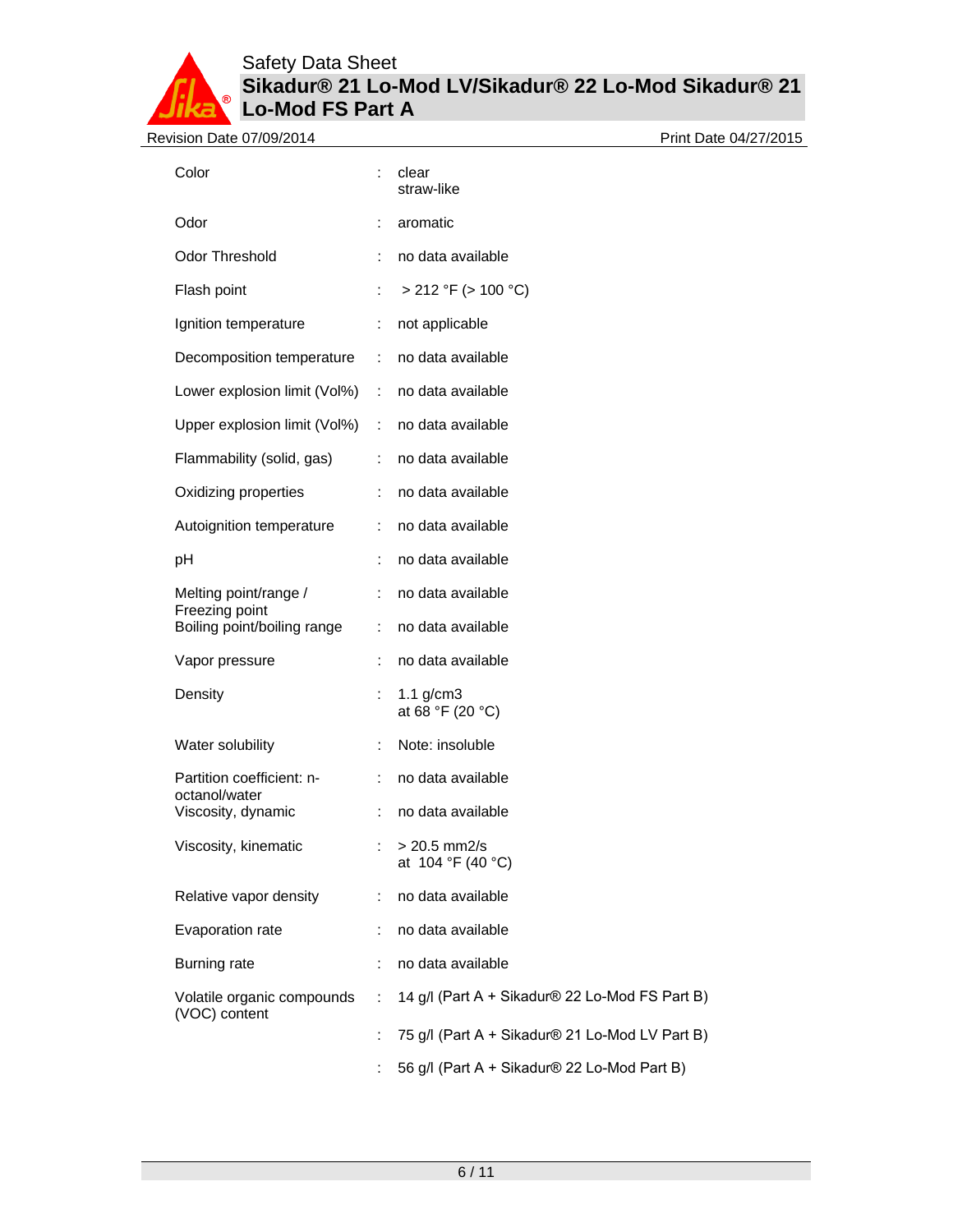Revision Date 07/09/2014 **Print Date 04/27/2015** 

:  $<$  25 g/l (Part A + Sikadur® 22 Lo-Mod NEW Part B)

## **10. Stability and reactivity**

| Reactivity                            | : No dangerous reaction known under conditions of normal use. |
|---------------------------------------|---------------------------------------------------------------|
| Chemical stability                    | : The product is chemically stable.                           |
| Possibility of hazardous<br>reactions | : Stable under recommended storage conditions.                |
| Conditions to avoid                   | : no data available                                           |
| Incompatible materials                | : no data available                                           |

# **11. Toxicological information**

# **Acute toxicity**

| <b>Product</b>            |                     |
|---------------------------|---------------------|
| Acute oral toxicity       | : no data available |
| Acute inhalation toxicity | : no data available |
| Acute dermal toxicity     | : no data available |

### **Ingredients:**

# **bisphenol-A-(epichlorhydrin) epoxy resin :**

| Acute oral toxicity   | : LD50 Oral rat: $> 5,000$ mg/kg       |
|-----------------------|----------------------------------------|
| Acute dermal toxicity | : LD50 Dermal rabbit: $> 20,000$ mg/kg |

# **Skin corrosion/irritation**

### **Product**

Causes skin irritation.

# **Serious eye damage/eye irritation**

### **Product**

Causes serious eye irritation.

### **Respiratory or skin sensitization**

# **Product**

May cause an allergic skin reaction.

### **Germ cell mutagenicity**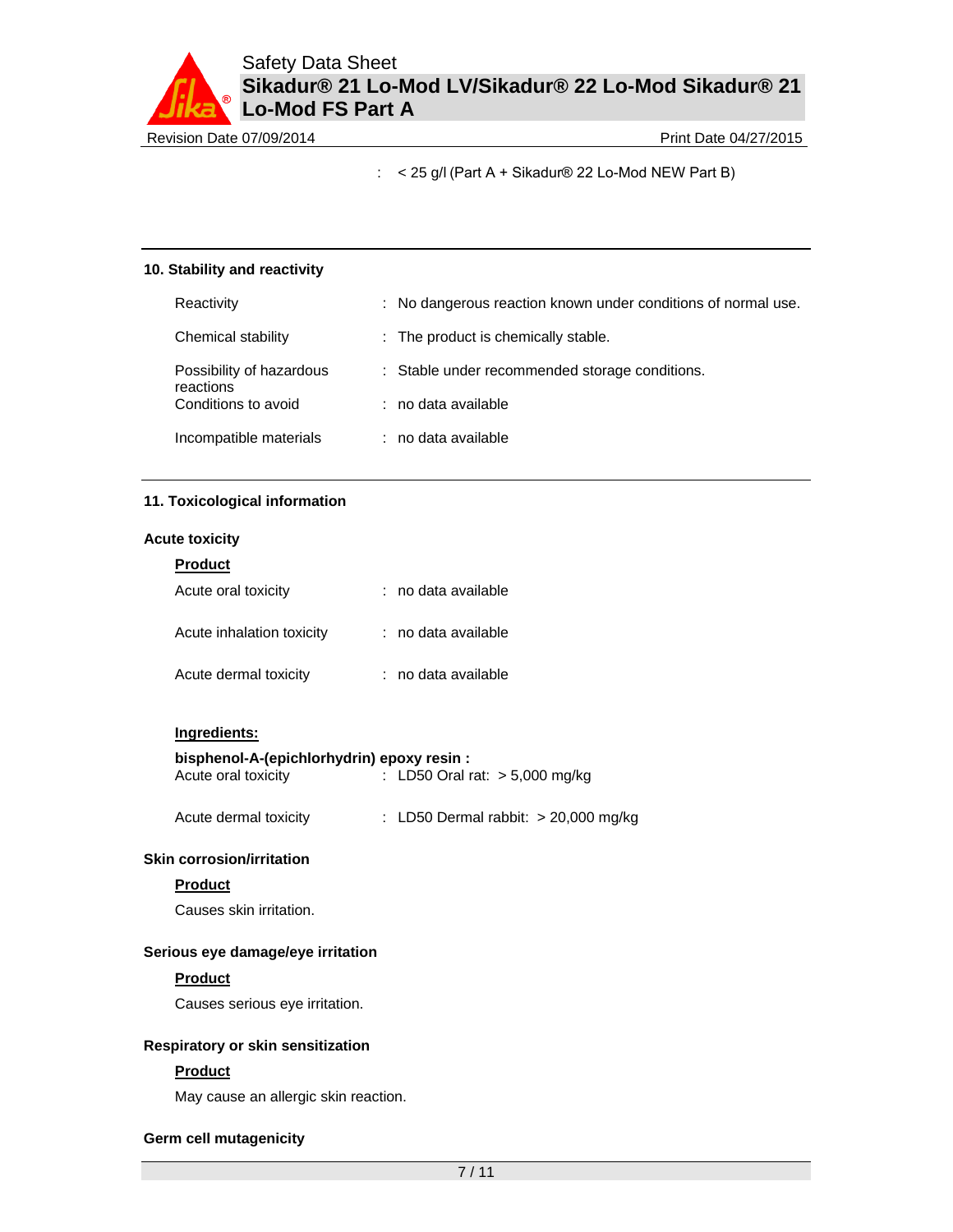| Revision Date 07/09/2014               |                                                                      | Print Date 04/27/2015 |
|----------------------------------------|----------------------------------------------------------------------|-----------------------|
| <b>Product</b>                         |                                                                      |                       |
| Mutagenicity                           | : no data available                                                  |                       |
| Carcinogenicity                        |                                                                      |                       |
| <b>Product</b>                         |                                                                      |                       |
| Carcinogenicity                        | : Suspected of causing cancer.                                       |                       |
| <b>IARC</b>                            | Group 2B: Possibly carcinogenic to humans                            |                       |
| <b>NTP</b>                             | Naphthalene, pure<br>Reasonably anticipated to be a human carcinogen | $91 - 20 - 3$         |
|                                        | Naphthalene, pure                                                    | $91 - 20 - 3$         |
| <b>Reproductive Toxicity/Fertility</b> |                                                                      |                       |

# **Product**

Reproductive toxicity : no data available

# **Reproductive Toxicity/Development/Teratogenicity**

#### **Product**

Teratogenicity **interest in the Contract Contract Contract Contract Contract Contract Contract Contract Contract Contract Contract Contract Contract Contract Contract Contract Contract Contract Contract Contract Contract C** 

### **STOT-single exposure**

# **Product**

Assessment: no data available

# **STOT-repeated exposure**

Reports have associated repeated and prolonged exposure to some of the chemicals in this product with permanent brain,liver, kidney and nervous system damage. Intentional misuse by deliberate concentration and inhalation of vapors may be harmful or fatal.

Once sensitized, a severe allergic reaction may occur when subsequently exposed to very low levels.

# **Product**

Assessment: no data available

### **Aspiration toxicity**

# **Product**

no data available

#### **12. Ecological information**

| Other information | Do not empty into drains; dispose of this material and its |
|-------------------|------------------------------------------------------------|
|                   | container in a safe way.                                   |
|                   | Avoid dispersal of spilled material and runoff and contact |
|                   | with soil, waterways, drains and sewers.                   |
|                   | Toxic to aquatic organisms, may cause long-term adverse    |
|                   | effects in the aquatic environment.                        |
|                   | May be harmful to the environment if released in large     |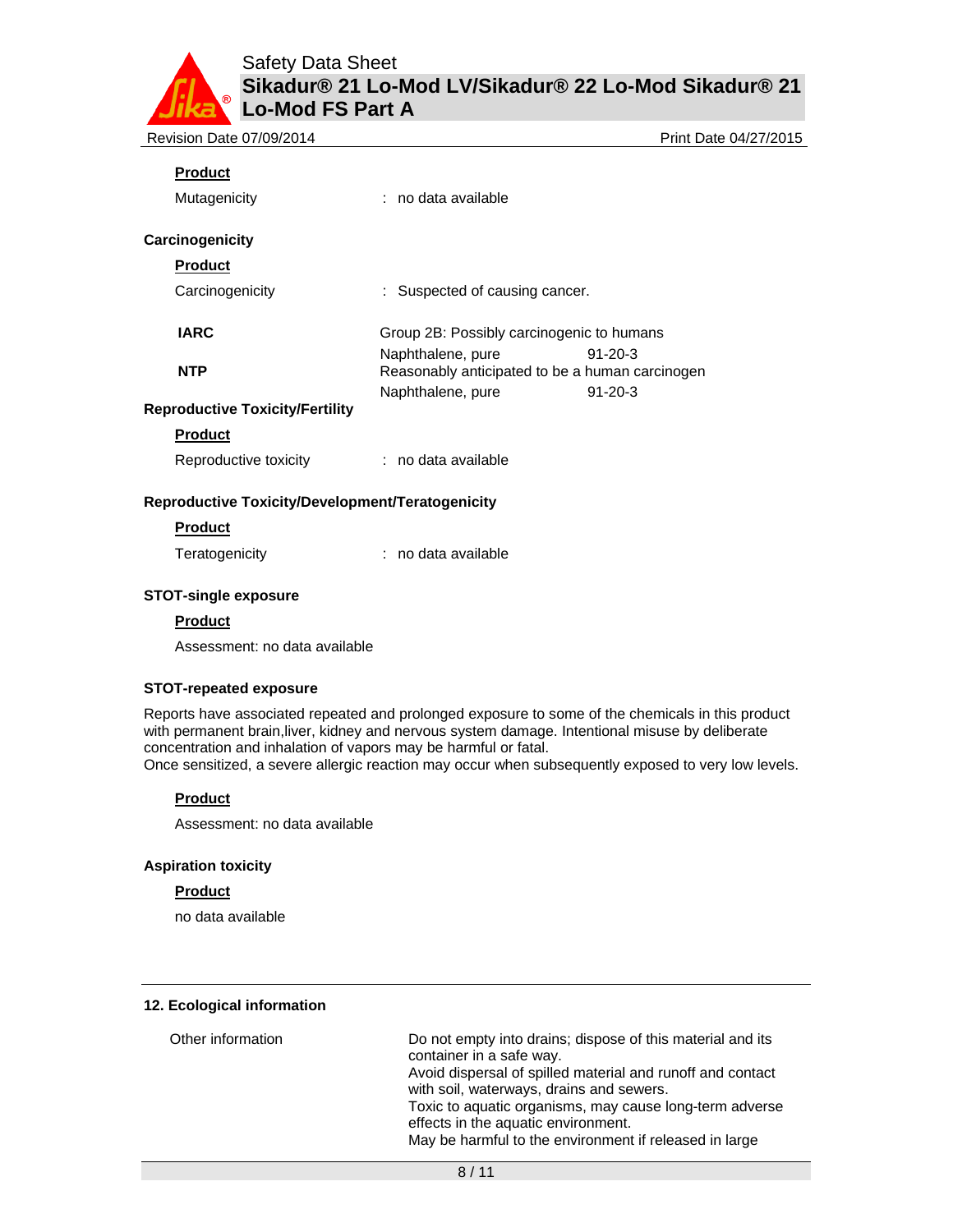Revision Date 07/09/2014 **Print Date 04/27/2015** 

quantities. Water polluting material.

### **13. Disposal considerations**

| <b>Disposal methods</b> |                                                                                                                                                                                                                               |
|-------------------------|-------------------------------------------------------------------------------------------------------------------------------------------------------------------------------------------------------------------------------|
| Waste from residues     | : Disposal of this product, solutions and any by-products should<br>at all times comply with the requirements of environmental<br>protection and waste disposal legislation and any regional<br>local authority requirements. |
| Contaminated packaging  | : Empty containers should be taken to an approved waste<br>handling site for recycling or disposal.                                                                                                                           |

# **14. Transport information**

**DOT**  Not regulated

**IATA** 

| UN number                                   | 3082                                                                                              |
|---------------------------------------------|---------------------------------------------------------------------------------------------------|
| Description of the goods                    | Environmentally hazardous substance, liquid, n.o.s.<br>(bisphenol-A-(epichlorhydrin) epoxy resin) |
| Class                                       | 9                                                                                                 |
| Packing group                               | Ш                                                                                                 |
| Labels                                      | 9                                                                                                 |
| Packing instruction (cargo<br>aircraft)     | 964                                                                                               |
| Packing instruction<br>(passenger aircraft) | 964                                                                                               |
| Packing instruction<br>(passenger aircraft) | Y964                                                                                              |
| <b>IMDG</b>                                 |                                                                                                   |
| UN number                                   | 3082                                                                                              |
| Description of the goods                    | ENVIRONMENTALLY HAZARDOUS SUBSTANCE, LIQUID,<br>N.O.S.                                            |
|                                             | (bisphenol-A-(epichlorhydrin) epoxy resin)                                                        |
| Class                                       | 9                                                                                                 |
| Packing group                               | Ш                                                                                                 |
| Labels                                      | 9                                                                                                 |
| EmS Number 1                                | F-A                                                                                               |
| EmS Number 2                                | S-F                                                                                               |
| Marine pollutant                            | yes                                                                                               |

DOT & Domestic Aircraft: As per 49 CFR 171.4, Non-bulk materials (<119 Gal) are excepted from being classed as a Marine Pollutant. IATA: For Limited Quantity provisions reference IATA DGR Section 2.7 and other applicable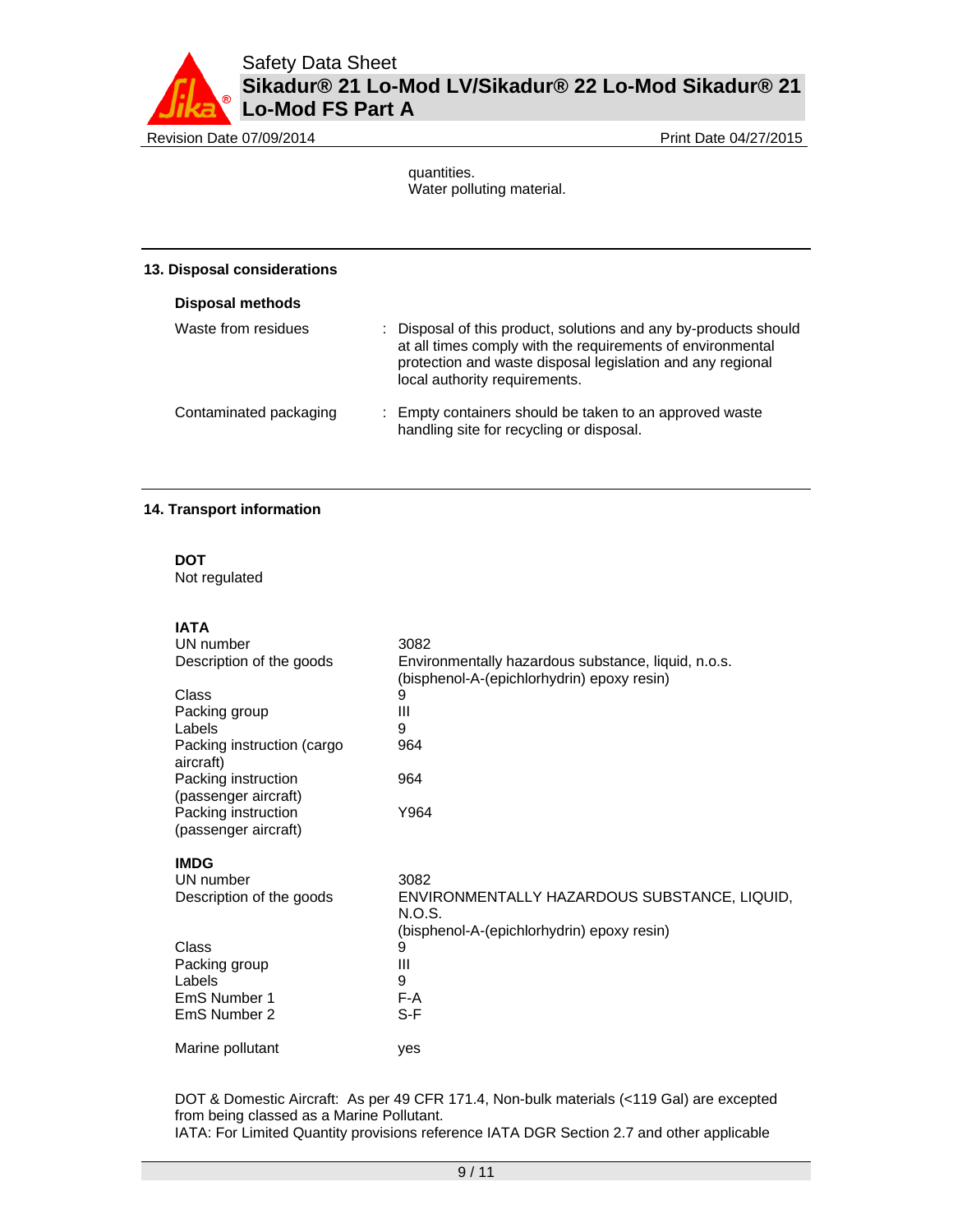

Revision Date 07/09/2014 **Print Date 04/27/2015** Print Date 04/27/2015

sections.

IMDG: For Limited Quantity special provisions reference IMDG Code Chapter 3.4

**Special precautions for user** no data available

**Transport in bulk according to Annex II of MARPOL 73/78 and the IBC Code**  not applicable

### **15. Regulatory information**

**TSCA list** : All chemical substances in this product are either listed on the TSCA Inventory or are in compliance with a TSCA Inventory exemption.

# **EPCRA - Emergency Planning and Community Right-to-Know**

### **CERCLA Reportable Quantity**

This material does not contain any components with a CERCLA RQ.

### **SARA304 Reportable Quantity**

This material does not contain any components with a section 304 EHS RQ.

| SARA 311/312 Hazards                                                                                                                                                                                                                                                                                 | : Acute Health Hazard<br>Chronic Health Hazard                                                                                                                                                         |  |  |  |
|------------------------------------------------------------------------------------------------------------------------------------------------------------------------------------------------------------------------------------------------------------------------------------------------------|--------------------------------------------------------------------------------------------------------------------------------------------------------------------------------------------------------|--|--|--|
| <b>SARA 302</b>                                                                                                                                                                                                                                                                                      | : SARA 302: No chemicals in this material are subject to the<br>reporting requirements of SARA Title III, Section 302.                                                                                 |  |  |  |
| <b>SARA 313</b>                                                                                                                                                                                                                                                                                      | : SARA 313: This material does not contain any chemical<br>components with known CAS numbers that exceed the<br>threshold (De Minimis) reporting levels established by SARA<br>Title III, Section 313. |  |  |  |
| <b>Clean Air Act</b>                                                                                                                                                                                                                                                                                 |                                                                                                                                                                                                        |  |  |  |
| <b>Ozone-Depletion</b><br><b>Potential</b>                                                                                                                                                                                                                                                           | This product neither contains, nor was manufactured with a<br>Class I or Class II ODS as defined by the U.S. Clean Air Act<br>Section 602 (40 CFR 82, Subpt. A, App.A + B).                            |  |  |  |
| This product does not contain any hazardous air pollutants (HAP), as defined by the U.S. Clean<br>Air Act Section 12 (40 CFR 61).<br>This product does not contain any chemicals listed under the U.S. Clean Air Act Section 112(r) for<br>Accidental Release Prevention (40 CFR 68.130, Subpart F). |                                                                                                                                                                                                        |  |  |  |
| <b>California Prop 65</b>                                                                                                                                                                                                                                                                            | WARNING! This product contains a chemical known in the                                                                                                                                                 |  |  |  |

### **16. Other information**

State of California to cause cancer.